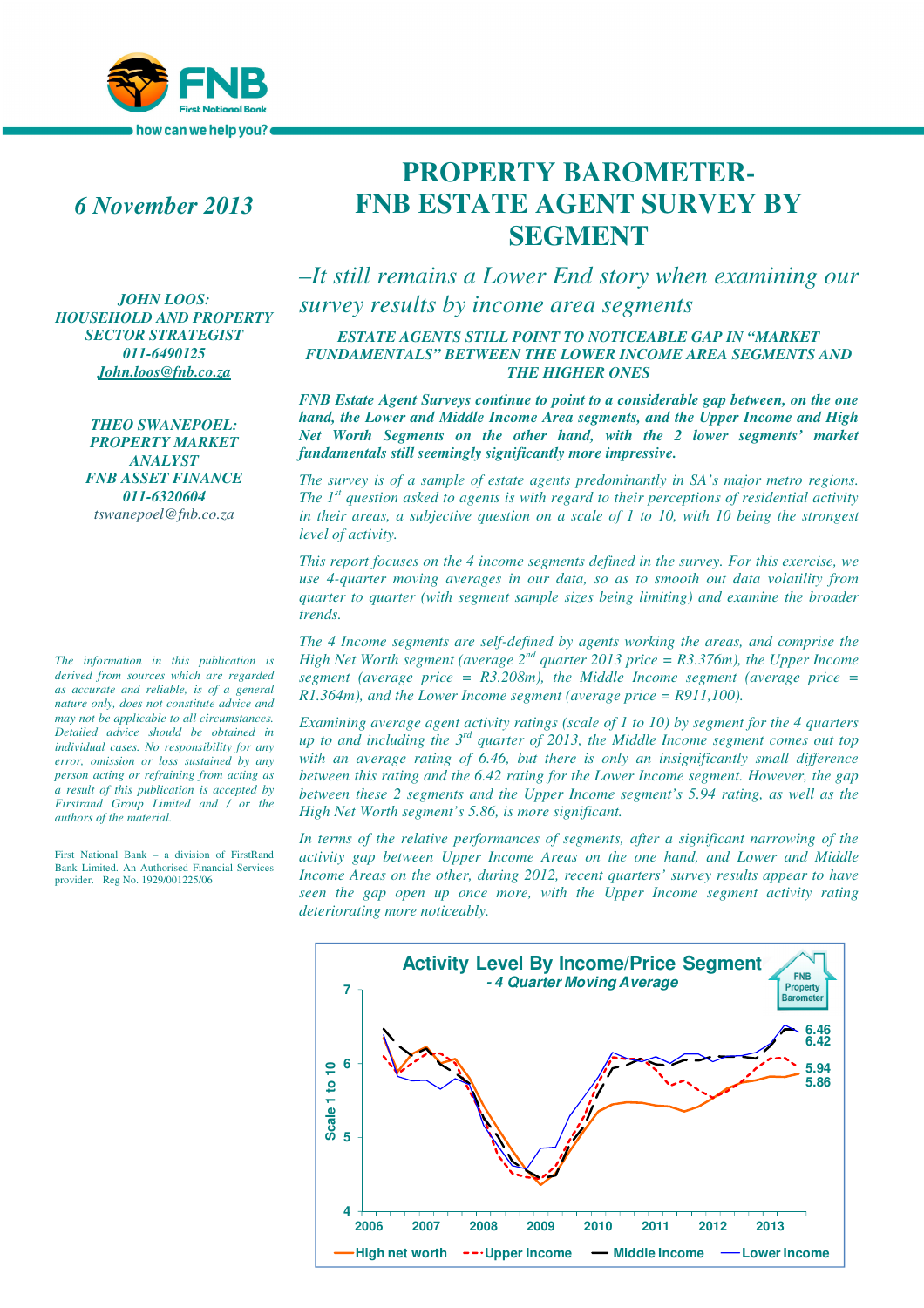*The High Net Worth segment's activity rating has lagged the others noticeably and consistently since 2010.* 

## *STRONG UPGRADE-RELATED SELLING IN THE LOWER INCOME AREAS MAY BE PROVIDING STRONG SUPPORT TO MIDDLE INCOME AREAS*

*A noticeable feature of the Lower Income Area Segment since early-2012 has been a steady rise in the percentage of sellers believed to be selling in order to upgrade to a better home, reaching 24%. So, while solid 1st time buying, in these times of low interest rates and relatively easy access to credit, is probably a key driver of the superior activity levels perceived in the Lower Income Areas, strong levels of selling in order to upgrade in Lower Income Areas may be a key driver of activity levels in the* 



*next segment up, i.e. the Middle Income Area Segment, as a group of sellers moves upward to their next purchase.* 

*By comparison, the Middle Income Area segment has a significantly lower 15% of sellers selling in order to upgrade, and unlike the Lower Income Area Segment's steady rising trend in "upgrade-related" selling, its own upgrading percentage has been trending sideways-tolower since early-2012. Similar more moderate trends in upgrading have been witnessed in the Upper Income and High Net Worth Areas too.* 

*So, whereas the Middle Income Area Segment may be receiving a strong boost from upgrading out of the Lower Income Segment, the Upper Income and High Net Worth Areas may not be receiving quite the same level of support from the immediate level below them.* 

#### *FINANCIAL STRESS-RELATED SELLING IN ORDER TO DOWNSCALE HAS IMPROVED (DECLINED) MORE RAPIDLY AT THE LOWER END*

*The Lower Income Segment has also seen the financial strength of its homeowners improving at a more rapid rate than all of the other 3 segments, off a higher base, since the height of financial stress in 2009.* 



*So, compared to a peak of 38% back in the 2nd quarter of 2009, Lower Income Areas have seen their estimated percentage of sellers believed to be downscaling due to financial pressure decline to 15.7% for the 4 quarters up until and including the 3rd quarter of 2013.* 

*A word of caution is required here. It is important to remember that low interest rates mask many financial frailties, so one must be careful of drawing conclusions as to how sustainable this better financial performance is when tougher times come again one day, but for the time being the improved home owner financial performance is noticeable, and more supportive of the property market, especially at the Lower Income End. And over the past 4 quarters, the Lower Income Area financial stress-related downscaling percentage has even moved below the* 

*percentages of Middle Income Areas (17.7%), Higher Income Areas (16.3%) and High Net Worth Areas (16.3%).* 

#### *SELLER PRICE REALISM ALSO APPEARS BEST IN THE LOWER INCOME SEGMENT*

*The Lower and Middle Income segments still appear to maintain a significant gap between themselves on the one hand, and the Upper and High Net Worth Segments on the other hand, in terms of more realistic pricing.* 

*For the 4-quarters up until the 3rd quarter of 2013, the average estimated time of homes on the market prior to sale for the Lower and Middle Income segments, was 11.6 weeks and 13.4 weeks respectively. By comparison, the Upper Income and High Net Worth segments recorded 19.5 weeks and 18.5 weeks respectively. While one should normally expect higher end homes to be on the market for longer, the fact is that the gap between these segment estimates and the 2 lower segments widened in the 1 st 3 quarters of 2013, with the Upper Income segments' times on the market actually rising, while the Lower and Middle Income Area Segments saw declines.*